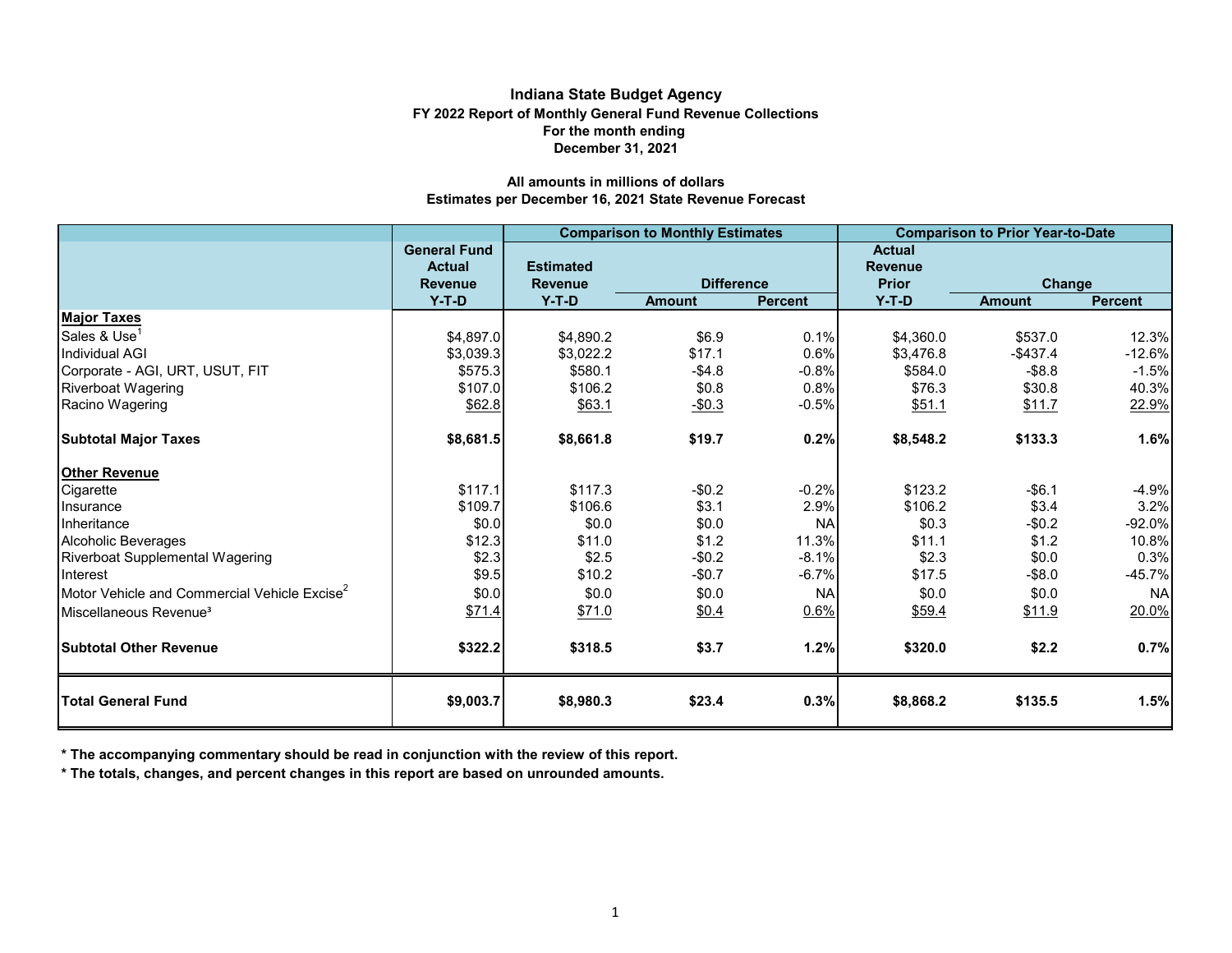### **FY 2022 Report of Monthly General Fund Revenue Collections For the month ending December 31, 2021**

## **All amounts in millions of dollars Estimates per December 16, 2021 State Revenue Forecast**

|                                 |                   | July           | <b>August</b>            | September      | October   | <b>November</b>          | <b>December</b> | January   | February | <b>March</b> | <b>April</b> | May       | June      | $Y-T-D$   |
|---------------------------------|-------------------|----------------|--------------------------|----------------|-----------|--------------------------|-----------------|-----------|----------|--------------|--------------|-----------|-----------|-----------|
|                                 |                   |                |                          |                |           |                          |                 |           |          |              |              |           |           |           |
| Sales & Use <sup>1</sup>        | Actual            | \$830.4        | \$805.5                  | \$831.3        | \$794.2   | \$801.3                  | \$834.3         |           |          |              |              |           |           | \$4,897.0 |
|                                 | Estimate          | \$830.4        | \$805.5                  | \$831.3        | \$794.2   | \$801.4                  | \$827.4         | \$991.4   | \$769.8  | \$712.0      | \$937.4      | \$850.3   | \$862.9   | \$4,890.2 |
|                                 | Difference        |                |                          |                |           | (\$0.0)                  | \$6.9           |           |          |              |              |           |           | \$6.9     |
|                                 | % Difference      | 0.0%           | 0.0%                     | 0.0%           | 0.0%      | 0.0%                     | 0.8%            |           |          |              |              |           |           | 0.1%      |
|                                 |                   |                |                          |                |           |                          |                 |           |          |              |              |           |           |           |
| <b>Individual AGI</b>           | Actual            | \$419.2        | \$503.3                  | \$686.3        | \$465.6   | \$492.7                  | \$472.3         |           |          |              |              |           |           | \$3,039.3 |
|                                 | Estimate          | \$419.2        | \$503.3                  | \$686.3        | \$465.6   | \$492.7                  | \$455.2         | \$871.1   | \$171.9  | \$458.7      | \$1,381.8    | \$542.7   | \$689.6   | \$3,022.2 |
|                                 | Difference        | $\blacksquare$ | $\overline{\phantom{a}}$ | $\blacksquare$ |           | $\overline{\phantom{a}}$ | \$17.1          |           |          |              |              |           |           | \$17.1    |
|                                 | % Difference      | 0.0%           | 0.0%                     | 0.0%           | $0.0\%$   | 0.0%                     | 3.8%            |           |          |              |              |           |           | 0.6%      |
|                                 |                   |                |                          |                |           |                          |                 |           |          |              |              |           |           |           |
| Corporate - AGI, URT, USUT, FIT | Actual            | \$43.5         | \$11.9                   | \$272.6        | \$35.0    | (\$11.9)                 | \$224.0         |           |          |              |              |           |           | \$575.3   |
|                                 | Estimate          | \$43.3         | \$11.6                   | \$272.5        | \$34.8    | (\$12.1)                 | \$229.8         | \$20.1    | (\$32.5) | \$27.6       | \$383.7      | \$44.6    | \$320.0   | \$580.1   |
|                                 | <b>Difference</b> | \$0.2          | \$0.3                    | \$0.1          | \$0.2     | \$0.2                    | (\$5.8)         |           |          |              |              |           |           | (\$4.8)   |
|                                 | % Difference      | 0.5%           | 2.8%                     | 0.0%           | 0.6%      | 1.6%                     | $-2.5%$         |           |          |              |              |           |           | $-0.8%$   |
|                                 |                   |                |                          |                |           |                          |                 |           |          |              |              |           |           |           |
| <b>Riverboat Wagering</b>       | Actual            | \$1.3          | \$7.4                    | \$19.8         | \$26.7    | \$27.2                   | \$24.5          |           |          |              |              |           |           | \$107.0   |
|                                 | Estimate          | \$2.8          | \$8.2                    | \$21.3         | \$22.4    | \$24.2                   | \$27.3          | \$29.1    | \$32.2   | \$40.4       | \$38.8       | \$36.3    | \$39.1    | \$106.2   |
|                                 | <b>Difference</b> | (\$1.5)        | (\$0.8)                  | (\$1.5)        | \$4.3     | \$3.0                    | (\$2.8)         |           |          |              |              |           |           | \$0.8     |
|                                 | % Difference      | $-51.9%$       | $-9.3%$                  | $-7.2%$        | 19.4%     | 12.4%                    | $-10.1%$        |           |          |              |              |           |           | 0.8%      |
|                                 |                   |                |                          |                |           |                          |                 |           |          |              |              |           |           |           |
| Racino Wagering                 | Actual            | \$11.6         | \$10.8                   | \$10.3         | \$9.6     | \$10.3                   | \$10.2          |           |          |              |              |           |           | \$62.8    |
|                                 | Estimate          | \$11.7         | \$10.4                   | \$10.9         | \$10.3    | \$9.7                    | \$10.1          | \$10.5    | \$12.9   | \$14.3       | \$13.2       | \$12.8    | \$14.7    | \$63.1    |
|                                 | <b>Difference</b> | (\$0.1)        | \$0.4                    | (\$0.6)        | (\$0.7)   | \$0.6                    | \$0.1           |           |          |              |              |           |           | (\$0.3)   |
|                                 | % Difference      | $-0.9%$        | 3.6%                     | $-5.6%$        | $-6.7%$   | 6.5%                     | 1.0%            |           |          |              |              |           |           | $-0.5%$   |
|                                 |                   |                |                          |                |           |                          |                 |           |          |              |              |           |           |           |
| Other $2$                       | Actual            | \$28.8         | \$37.3                   | \$88.4         | \$39.4    | \$30.2                   | \$98.0          |           |          |              |              |           |           | \$322.2   |
|                                 | Estimate          | \$30.6         | \$35.5                   | \$88.2         | \$38.5    | \$31.2                   | \$94.5          | \$62.0    | \$44.9   | \$42.0       | \$77.8       | \$36.5    | \$409.2   | \$318.5   |
|                                 | Difference        | (\$1.7)        | \$1.8                    | \$0.2          | \$0.9     | (\$0.9)                  | \$3.5           |           |          |              |              |           |           | \$3.7     |
|                                 | % Difference      | $-5.7%$        | 5.2%                     | 0.2%           | 2.3%      | $-3.0%$                  | 3.7%            |           |          |              |              |           |           | 1.2%      |
|                                 |                   |                |                          |                |           |                          |                 |           |          |              |              |           |           |           |
| <b>Total General Fund</b>       | <b>Actual</b>     | \$1,334.9      | \$1,376.2                | \$1,908.7      | \$1,370.5 | \$1,349.9                | \$1,663.4       |           |          |              |              |           |           | \$9,003.7 |
|                                 | <b>Estimate</b>   | \$1,338.0      | \$1,374.5                | \$1,910.5      | \$1,365.8 | \$1,347.1                | \$1,644.4       | \$1.984.2 | \$999.2  | \$1,295.1    | \$2,832.7    | \$1,523.2 | \$2,335.6 | \$8,980.3 |
|                                 | <b>Difference</b> | $- $3.1$       | \$1.8                    | $-$1.9$        | \$4.7     | \$2.8                    | \$19.0          |           |          |              |              |           |           | \$23.4    |
|                                 | % Difference      | $-0.2%$        | 0.1%                     | $-0.1%$        | 0.3%      | 0.2%                     | 1.2%            |           |          |              |              |           |           | 0.3%      |

|                           | Comparison of Monthly Revenues to Estimates Based on the Budget Plan <sup>4</sup> |           |           |           |                |           |           |           |          |              |           |           |           |           |
|---------------------------|-----------------------------------------------------------------------------------|-----------|-----------|-----------|----------------|-----------|-----------|-----------|----------|--------------|-----------|-----------|-----------|-----------|
|                           |                                                                                   | Julv      | August    | September | <b>October</b> | November  | December  | January   | February | <b>March</b> | April     | May       | June      | $Y-T-D$   |
| <b>Total General Fund</b> | Actual                                                                            | \$1.334.9 | \$1,376.2 | \$1,908.7 | \$1,370.5      | \$1.349.9 | \$1.663.4 |           |          |              |           |           |           | \$9,003.7 |
|                           | Adj. Estimate                                                                     | \$1.269.1 | \$1,272.6 | \$1,648.4 | \$1,233.2      | \$1,269.9 | \$1,485.2 | \$1,801.5 | \$893.3  | \$1,238.9    | \$2,399.9 | \$1,425.7 | \$2,121.8 | \$8,178.5 |
|                           | <b>Difference</b>                                                                 | \$65.8    | \$103.6   | \$260.3   | \$137.3        | \$80.0    | \$178.2   |           |          |              |           |           |           | \$825.1   |
|                           | % Difference                                                                      | 5.2%      | 8.1%      | 15.8%     | 11.1%          | 6.3%      | 12.0%     |           |          |              |           |           |           | 10.1%     |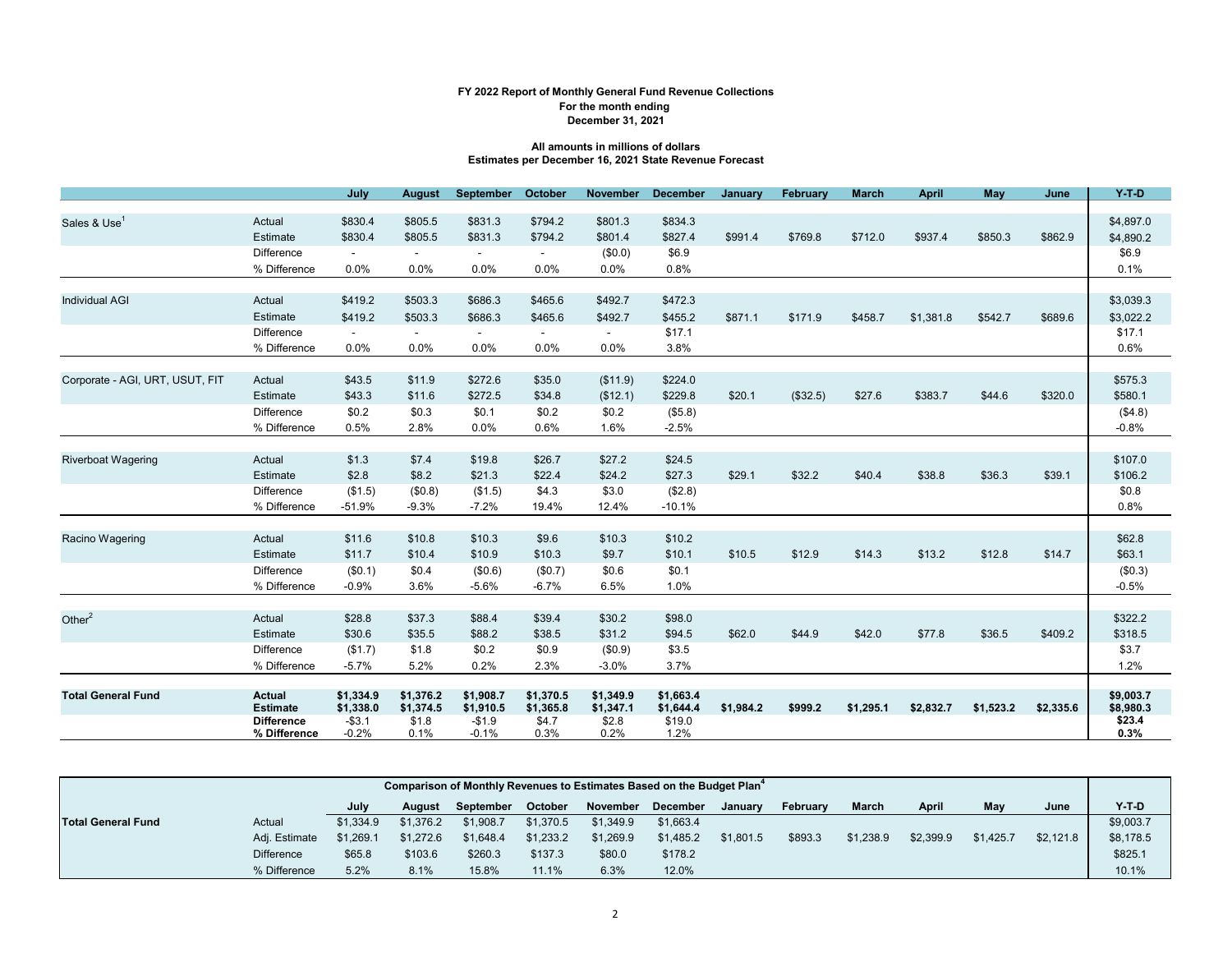#### **FY 2022 Monthly Revenue Year-Over-Year Comparison For the month ending December 31, 2021**

#### **All amounts in millions of dollars**

|                                                          |                     | July                     | <b>August</b>            | September         | October                  | November                 | December                 | January   | February  | March     | <b>April</b> | May       | June      | Y-T-D             |
|----------------------------------------------------------|---------------------|--------------------------|--------------------------|-------------------|--------------------------|--------------------------|--------------------------|-----------|-----------|-----------|--------------|-----------|-----------|-------------------|
| Sales & Use <sup>1</sup>                                 | FY 2021             | \$763.6                  | \$734.3                  | \$718.0           | \$721.9                  | \$703.9                  | \$718.2                  | \$860.2   | \$695.2   | \$646.6   | \$872.3      | \$812.3   | \$826.0   | \$4,360.0         |
|                                                          | FY 2022             | \$830.4                  | \$805.5                  | \$831.3           | \$794.2                  | \$801.3                  | \$834.3                  |           |           |           |              |           |           | \$4,897.0         |
|                                                          | Change              | \$66.8                   | \$71.2                   | \$113.3           | \$72.2                   | \$97.4                   | \$116.2                  |           |           |           |              |           |           | \$537.0           |
|                                                          | % Change            | 8.7%                     | 9.7%                     | 15.8%             | 10.0%                    | 13.8%                    | 16.2%                    |           |           |           |              |           |           | 12.3%             |
| <b>Individual AGI</b>                                    | FY 2021             | \$1,021.4                | \$568.3                  | \$579.5           | \$390.6                  | \$464.8                  | \$452.3                  | \$844.8   | \$278.4   | \$386.5   | \$940.3      | \$934.1   | \$670.6   | \$3,476.8         |
|                                                          | FY 2022             | \$419.2                  | \$503.3                  | \$686.3           | \$465.6                  | \$492.7                  | \$472.3                  |           |           |           |              |           |           | \$3,039.3         |
|                                                          | Change              | (\$602.2)                | (\$65.0)                 | \$106.8           | \$75.0                   | \$27.9                   | \$20.0                   |           |           |           |              |           |           | (\$437.4)         |
|                                                          | % Change            | $-59.0%$                 | $-11.4%$                 | 18.4%             | 19.2%                    | 6.0%                     | 4.4%                     |           |           |           |              |           |           | $-12.6%$          |
| Corporate - AGI, URT, USUT, FIT                          | FY 2021             | \$170.4                  | \$12.0                   | \$209.6           | \$24.1                   | \$6.7                    | \$161.2                  | \$29.5    | (\$26.2)  | \$43.4    | \$286.7      | \$46.2    | \$421.6   | \$584.0           |
|                                                          | FY 2022             | \$43.5                   | \$11.9                   | \$272.6           | \$35.0                   | (\$11.9)                 | \$224.0                  |           |           |           |              |           |           | \$575.3           |
|                                                          | Change              | (\$126.9)                | (\$0.05)                 | \$63.0            | \$10.9                   | (\$18.6)                 | \$62.8                   |           |           |           |              |           |           | (\$8.8)           |
|                                                          | % Change            | $-74.5%$                 | $-0.4%$                  | 30.0%             | 45.2%                    | $-277.4%$                | 39.0%                    |           |           |           |              |           |           | $-1.5%$           |
| <b>Riverboat Wagering</b>                                | FY 2021             | \$0.4                    | \$5.0                    | \$15.1            | \$17.2                   | \$19.3                   | \$19.2                   | \$26.6    | \$21.4    | \$31.3    | \$39.4       | \$40.9    | \$46.6    | \$76.3            |
|                                                          | FY 2022             | \$1.3                    | \$7.4                    | \$19.8            | \$26.7                   | \$27.2                   | \$24.5                   |           |           |           |              |           |           | \$107.0           |
|                                                          | Change              | \$1.0                    | \$2.4                    | \$4.7             | \$9.5                    | \$7.9                    | \$5.3                    |           |           |           |              |           |           | \$30.8            |
|                                                          | % Change            | 245.8%                   | 47.4%                    | 30.9%             | 55.2%                    | 41.2%                    | 27.5%                    |           |           |           |              |           |           | 40.3%             |
| Racino Wagering                                          | FY 2021             | \$9.3                    | \$9.4                    | \$8.8             | \$8.4                    | \$8.1                    | \$7.1                    | \$9.6     | \$8.7     | \$12.7    | \$15.0       | \$14.5    | \$14.5    | \$51.1            |
|                                                          | FY 2022             | \$11.6                   | \$10.8                   | \$10.3            | \$9.6                    | \$10.3                   | \$10.2                   |           |           |           |              |           |           | \$62.8            |
|                                                          | Change              | \$2.3                    | \$1.3                    | \$1.5             | \$1.2                    | \$2.3                    | \$3.1                    |           |           |           |              |           |           | \$11.7            |
|                                                          | % Change            | 24.3%                    | 14.3%                    | 16.7%             | 14.1%                    | 28.2%                    | 44.6%                    |           |           |           |              |           |           | 22.9%             |
| Cigarette                                                | FY 2021             | \$22.7                   | \$20.5                   | \$22.4            | \$19.6                   | \$17.6                   | \$20.6                   | \$20.0    | \$16.1    | \$18.1    | \$18.9       | \$18.1    | \$20.5    | \$123.2           |
|                                                          | FY 2022             | \$20.9                   | \$18.8                   | \$20.0            | \$21.2                   | \$17.5                   | \$18.6                   |           |           |           |              |           |           | \$117.1           |
|                                                          | Change              | (\$1.7)                  | (\$1.7)                  | (\$2.3)           | \$1.7                    | (\$0.0)                  | (\$2.0)                  |           |           |           |              |           |           | (\$6.1)           |
|                                                          | % Change            | $-7.6%$                  | $-8.2%$                  | $-10.3%$          | 8.6%                     | $-0.3%$                  | $-9.8%$                  |           |           |           |              |           |           | $-4.9%$           |
| Insurance                                                | FY 2021             | \$0.1                    | \$1.6                    | \$53.1            | \$0.2                    | \$2.2                    | \$49.0                   | \$12.7    | \$17.9    | \$9.1     | \$37.6       | \$2.2     | \$43.8    | \$106.2           |
|                                                          | FY 2022             | \$0.1                    | \$2.8                    | \$49.8            | \$0.4                    | \$3.8                    | \$52.8                   |           |           |           |              |           |           | \$109.7           |
|                                                          | Change              | \$0.0                    | \$1.2                    | (\$3.3)           | \$0.2                    | \$1.6                    | \$3.7                    |           |           |           |              |           |           | \$3.4             |
|                                                          | % Change            | 8.6%                     | 73.2%                    | $-6.2%$           | 105.8%                   | 75.6%                    | 7.6%                     |           |           |           |              |           |           | 3.2%              |
| Inheritance                                              | FY 2021             | \$0.0                    | \$0.0                    | \$0.2             | \$0.0                    | \$0.0                    | \$0.0                    | \$0.0     | \$0.0     | \$0.0     | \$0.0        | \$0.0     | (\$0.0)   | \$0.3             |
|                                                          | FY 2022             | \$0.0                    | \$0.0                    | \$0.0             | \$0.0                    | \$0.0                    | \$0.0                    |           |           |           |              |           |           | \$0.0             |
|                                                          | Change              | (S0.0)                   | \$0.0                    | (\$0.2)           | (\$0.0)                  | \$0.0                    | (\$0.0)                  |           |           |           |              |           |           | (\$0.2)           |
|                                                          | % Change            | $-43.0%$                 | 711.3%                   | $-99.0%$          | $-96.1%$                 | 41.4%                    | $-79.9%$                 |           |           |           |              |           |           | $-92.0%$          |
| <b>Alcoholic Beverages</b>                               | FY 2021             | \$2.0                    | \$1.8                    | \$1.6             | \$1.9                    | \$2.3                    | \$1.4                    | \$2.5     | \$1.6     | \$1.1     | \$1.9        | \$1.9     | \$1.9     | \$11.1            |
|                                                          | FY 2022             | \$2.1                    | \$2.1                    | \$2.0             | \$2.0                    | \$2.1                    | \$2.0                    |           |           |           |              |           |           | \$12.3            |
|                                                          | Change              | \$0.1                    | \$0.2                    | \$0.4             | \$0.1                    | (\$0.2)                  | \$0.6                    |           |           |           |              |           |           | \$1.2             |
|                                                          | % Change            | 4.9%                     | 12.4%                    | 23.4%             | 6.4%                     | $-9.0%$                  | 42.6%                    |           |           |           |              |           |           | 10.8%             |
| Riverboat Supplemental Wagering                          | FY 2021             | \$0.1                    | \$0.0                    | \$1.1             | \$0.0                    | \$0.0                    | \$1.1                    | \$1.9     | \$0.0     | \$2.1     | \$0.1        | \$0.0     | \$3.3     | \$2.3             |
|                                                          | FY 2022             | $\overline{\phantom{a}}$ |                          | \$1.9             | \$0.4                    | $\overline{\phantom{a}}$ |                          |           |           |           |              |           |           | \$2.3             |
|                                                          | Change              | (S0.1)                   | $\sim$                   | \$0.8             | \$0.4                    | $\sim$                   | (\$1.1)                  |           |           |           |              |           |           | \$0.0             |
|                                                          | % Change            | $-100.0%$                | <b>NA</b>                | 70.0%             | <b>NA</b>                | <b>NA</b>                | $-100.0%$                |           |           |           |              |           |           | 0.3%              |
| Interest                                                 | FY 2021             | \$2.3                    | \$0.7                    | \$4.5             | \$3.6                    | \$1.6                    | \$4.8                    | \$0.9     | \$1.4     | \$1.0     | \$6.1        | \$0.9     | \$3.3     | \$17.5            |
|                                                          | FY 2022             | \$0.5                    | \$3.1                    | \$1.7             | \$2.1                    | \$1.2                    | \$0.9                    |           |           |           |              |           |           | \$9.5             |
|                                                          | Change              | (\$1.9)                  | \$2.4                    | (\$2.8)           | (\$1.6)                  | (\$0.3)                  | (\$3.8)                  |           |           |           |              |           |           | (\$8.0)           |
|                                                          | % Change            | $-80.4%$<br>\$0.0        | 369.6%<br>\$0.0          | $-61.9%$<br>\$0.0 | $-43.1%$<br>\$0.0        | $-21.4%$<br>\$0.0        | $-80.3%$<br>\$0.0        | \$0.0     | \$0.0     | \$0.0     | \$0.0        | \$0.0     | \$296.9   | $-45.7%$<br>\$0.0 |
| Motor Vehicle and Commercial Vehicle Excise <sup>2</sup> | FY 2021<br>FY 2022  | \$0.0                    | \$0.0                    | \$0.0             | \$0.0                    | \$0.0                    | \$0.0                    |           |           |           |              |           |           | \$0.0             |
|                                                          |                     | $\sim$                   | $\overline{\phantom{a}}$ | $\sim$            | $\overline{\phantom{a}}$ | $\blacksquare$           | $\overline{\phantom{a}}$ |           |           |           |              |           |           | $\sim$            |
|                                                          | Change              | <b>NA</b>                | <b>NA</b>                | <b>NA</b>         | <b>NA</b>                | <b>NA</b>                | <b>NA</b>                |           |           |           |              |           |           | <b>NA</b>         |
| Miscellaneous Revenue <sup>3</sup>                       | % Change<br>FY 2021 | \$6.8                    | \$6.6                    | \$7.5             | \$8.7                    | \$6.8                    | \$23.0                   | \$14.0    | \$8.2     | \$9.3     | \$12.1       | \$7.2     | \$74.7    | \$59.4            |
|                                                          | FY 2022             | \$5.2                    | \$10.6                   | \$13.0            | \$13.3                   | \$5.5                    | \$23.8                   |           |           |           |              |           |           | \$71.4            |
|                                                          | Change              | (\$1.6)                  | \$4.0                    | \$5.5             | \$4.6                    | (\$1.3)                  | \$0.8                    |           |           |           |              |           |           | \$11.9            |
|                                                          | % Change            | $-24.0%$                 | 60.8%                    | 72.5%             | 52.5%                    | $-18.6%$                 | 3.4%                     |           |           |           |              |           |           | 20.0%             |
| <b>Total General Fund</b>                                | FY 2021             | \$1,999.3                | \$1,360.2                | \$1,621.5         | \$1,196.3                | \$1,233.1                | \$1,457.8                | \$1,822.8 | \$1,022.7 | \$1,161.3 | \$2,230.4    | \$1,878.3 | \$2,423.8 | \$8,868.2         |
|                                                          | FY 2022             | \$1,334.9                | \$1,376.2                | \$1,908.7         | \$1,370.5                | \$1,349.9                | \$1,663.4                |           |           |           |              |           |           | \$9,003.7         |
|                                                          | Change              | (\$664.4)                | \$16.0                   | \$287.2           | \$174.2                  | \$116.8                  | \$205.6                  |           |           |           |              |           |           | \$135.5           |
|                                                          | % Change            | $-33.2%$                 | 1.2%                     | 17.7%             | 14.6%                    | 9.5%                     | 14.1%                    |           |           |           |              |           |           | 1.5%              |
|                                                          |                     |                          |                          |                   |                          |                          |                          |           |           |           |              |           |           |                   |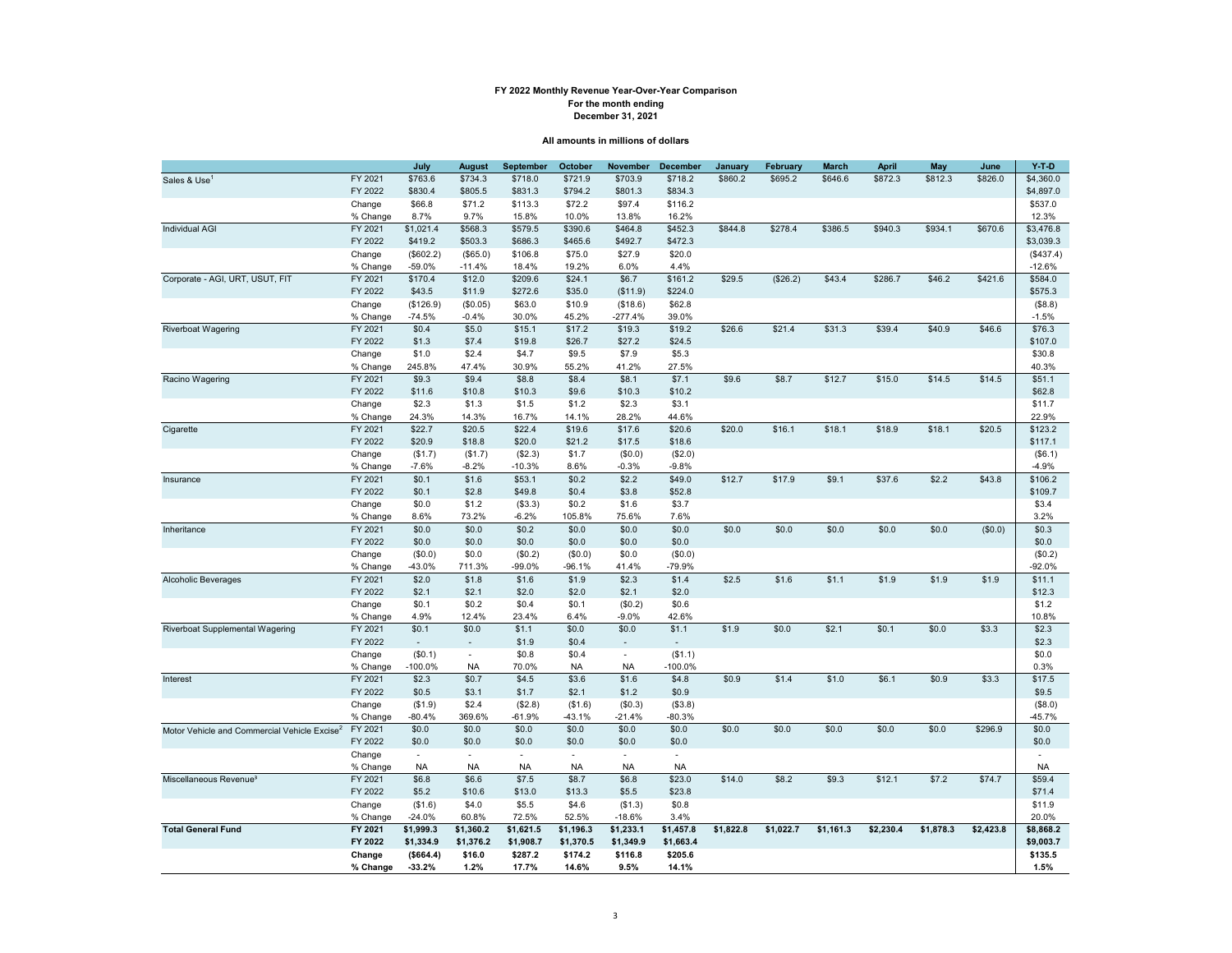## **FY 2022 Report of Quarterly General Fund Revenue Collections For the month ending December 31, 2021**

## **All amounts in millions of dollars Estimates per December 16, 2021 State Revenue Forecast**

|                                 |                   |           |           | FY 2022:Q1 FY 2022:Q2 FY 2022:Q3 FY 2022:Q4 | $Y-T-D$   |          | Q <sub>1</sub> | Q2        | Q3 | Q4 | $Y-T-D$    |
|---------------------------------|-------------------|-----------|-----------|---------------------------------------------|-----------|----------|----------------|-----------|----|----|------------|
| Sales & Use <sup>1</sup>        | Actual            | \$2,467.2 | \$2,429.9 |                                             | \$4,897.0 | FY 2021  | \$2,216.0      | \$2,144.0 |    |    | \$4,360.0  |
|                                 | Estimate          | \$2,467.2 | \$2,423.0 |                                             | \$4,890.2 | FY 2022  | \$2,467.2      | \$2,429.9 |    |    | \$4,897.0  |
|                                 | Difference        | \$0.0\$   | \$6.9     |                                             | \$6.9     | Change   | \$251.2        | \$285.8   |    |    | \$537.0    |
|                                 | % Difference      | 0.0%      | 0.3%      |                                             | 0.1%      | % Change | 11.3%          | 13.3%     |    |    | 12.3%      |
| <b>Individual AGI</b>           | Actual            | \$1,608.8 | \$1,430.5 |                                             | \$3,039.3 | FY 2021  | \$2,169.2      | \$1,307.6 |    |    | \$3,476.8  |
|                                 | Estimate          | \$1,608.8 | \$1,413.4 |                                             | \$3,022.2 | FY 2022  | \$1,608.8      | \$1,430.5 |    |    | \$3,039.3  |
|                                 | Difference        | \$0.0\$   | \$17.1    |                                             | \$17.1    | Change   | ( \$560.3)     | \$122.9   |    |    | ( \$437.4) |
|                                 | % Difference      | 0.0%      | 1.2%      |                                             | 0.6%      | % Change | $-25.8%$       | 9.4%      |    |    | $-12.6%$   |
|                                 |                   |           |           |                                             |           |          |                |           |    |    |            |
| Corporate - AGI, URT, USUT, FIT | Actual            | \$328.1   | \$247.2   |                                             | \$575.3   | FY 2021  | \$392.0        | \$192.0   |    |    | \$584.0    |
|                                 | Estimate          | \$327.4   | \$252.6   |                                             | \$580.1   | FY 2022  | \$328.1        | \$247.2   |    |    | \$575.3    |
|                                 | <b>Difference</b> | \$0.6     | (55.4)    |                                             | (54.8)    | Change   | (564.0)        | \$55.2    |    |    | ( \$8.8)   |
|                                 | % Difference      | 0.2%      | $-2.2%$   |                                             | $-0.8%$   | % Change | $-16.3%$       | 28.7%     |    |    | $-1.5%$    |
| <b>Riverboat Wagering</b>       | Actual            | \$28.6    | \$78.5    |                                             | \$107.0   | FY 2021  | \$20.5         | \$55.7    |    |    | \$76.3     |
|                                 | Estimate          | \$32.3    | \$73.9    |                                             | \$106.2   | FY 2022  | \$28.6         | \$78.5    |    |    | \$107.0    |
|                                 | Difference        | (53.7)    | \$4.6     |                                             | \$0.8\$   | Change   | \$8.0          | \$22.8    |    |    | \$30.8     |
|                                 | % Difference      | $-11.6%$  | 6.2%      |                                             | 0.8%      | % Change | 39.0%          | 40.8%     |    |    | 40.3%      |
|                                 |                   |           |           |                                             |           |          |                |           |    |    |            |
| Racino Wagering                 | Actual            | \$32.7    | \$30.1    |                                             | \$62.8    | FY 2021  | \$27.6         | \$23.5    |    |    | \$51.1     |
|                                 | Estimate          | \$33.0    | \$30.1    |                                             | \$63.1    | FY 2022  | \$32.7         | \$30.1    |    |    | \$62.8     |
|                                 | Difference        | (50.3)    | \$0.0\$   |                                             | (50.3)    | Change   | \$5.1          | \$6.6     |    |    | \$11.7     |
|                                 | % Difference      | $-1.0%$   | 0.1%      |                                             | $-0.5%$   | % Change | 18.4%          | 28.1%     |    |    | 22.9%      |
| Other $2$                       | Actual            | \$154.5   | \$167.7   |                                             | \$322.2   | FY 2021  | \$155.6        | \$164.3   |    |    | \$320.0    |
|                                 | Estimate          | \$154.3   | \$164.3   |                                             | \$318.5   | FY 2022  | \$154.5        | \$167.7   |    |    | \$322.2    |
|                                 | Difference        | \$0.2\$   | \$3.4     |                                             | \$3.7     | Change   | (51.1)         | \$3.3     |    |    | \$2.2\$    |
|                                 | % Difference      | 0.2%      | 2.1%      |                                             | 1.2%      | % Change | $-0.7%$        | 2.0%      |    |    | 0.7%       |
|                                 |                   |           |           |                                             |           |          |                |           |    |    |            |
| <b>Total General Fund</b>       | <b>Actual</b>     | \$4,619.8 | \$4,383.9 |                                             | \$9,003.7 | FY 2021  | \$4,980.9      | \$3,887.2 |    |    | \$8,868.2  |
|                                 | <b>Estimate</b>   | \$4,623.0 | \$4,357.3 |                                             | \$8,980.3 | FY 2022  | \$4,619.8      | \$4,383.9 |    |    | \$9,003.7  |
|                                 | <b>Difference</b> | (53.2)    | \$26.6    |                                             | \$23.4    | Change   | ( \$361.1)     | \$496.6   |    |    | \$135.5    |
|                                 | % Difference      | $-0.1%$   | 0.6%      |                                             | 0.3%      | % Change | $-7.3%$        | 12.8%     |    |    | 1.5%       |